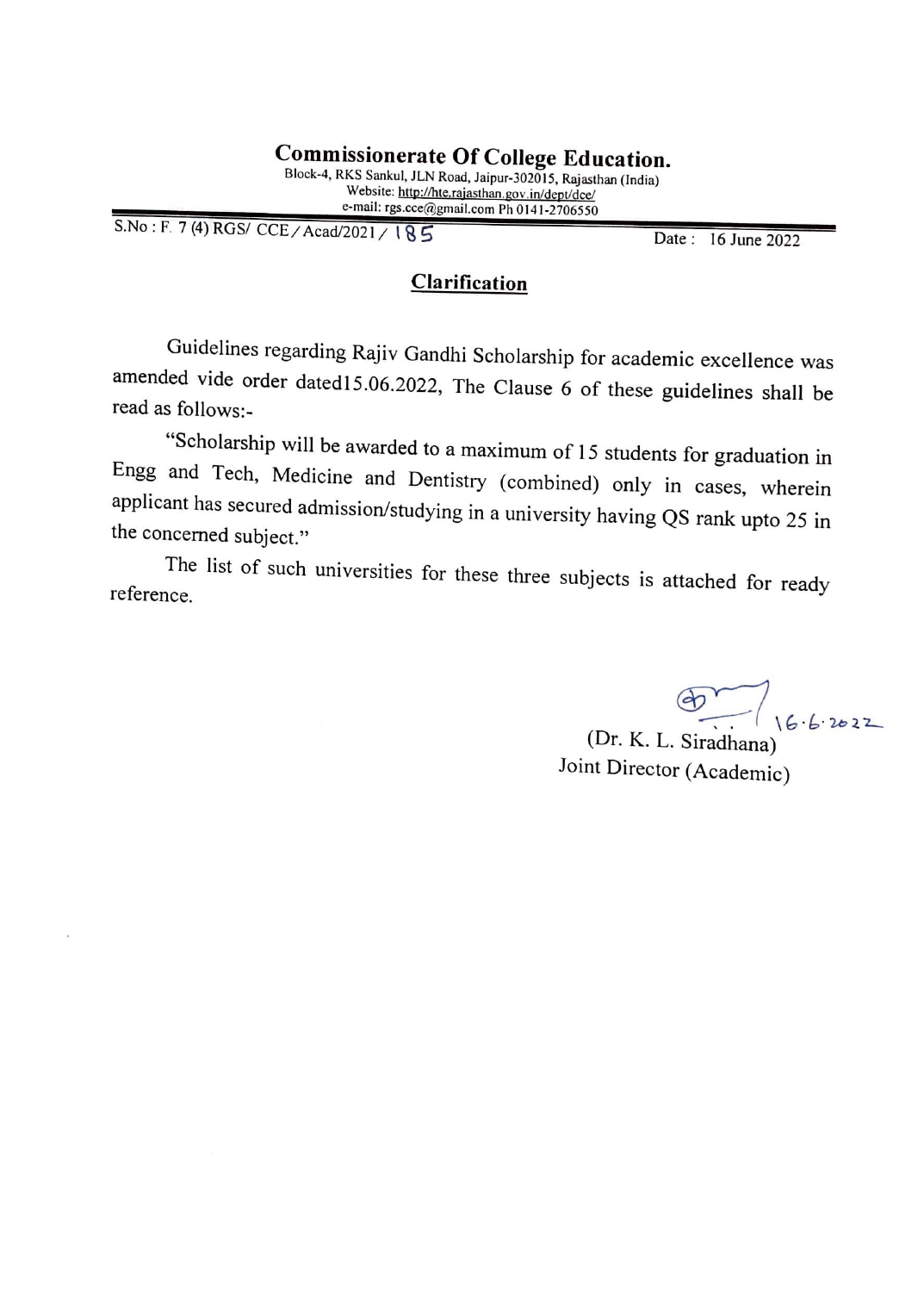## **QS World Ranking TOP 25 UNIVERSITIES (Subject-WISE)**

| <b>Engineering &amp; Technology, Medicine &amp; Dentistry</b> |
|---------------------------------------------------------------|
|---------------------------------------------------------------|

| <b>QS World University Rankings by Subject: Engineering &amp; Technology</b> |                |                                       |                 |                      |                |  |
|------------------------------------------------------------------------------|----------------|---------------------------------------|-----------------|----------------------|----------------|--|
| S.No                                                                         | Rank           | <b>Name of University</b>             | <b>Place</b>    | Country              | <b>Overall</b> |  |
|                                                                              |                |                                       |                 |                      | score          |  |
| $\vert$ 1                                                                    | $\mathbf{1}$   | Massachusetts Institute of            | Cambridge       | <b>United States</b> | 96.5           |  |
|                                                                              |                | Technology (MIT)                      |                 |                      |                |  |
| $\sqrt{2}$                                                                   | $\overline{2}$ | University of Cambridge               | Cambridge       | United Kingdom       | 94.8           |  |
| $\overline{3}$                                                               | 3              | University of Oxford                  | Oxford          | United Kingdom       | 94.5           |  |
| $\overline{4}$                                                               | 4              | Nanyang Technological                 | Singapore       | Singapore            | 94.2           |  |
|                                                                              |                | University,                           |                 |                      |                |  |
| $\overline{5}$                                                               | 5              | <b>Stanford University</b>            | Stanford        | <b>United States</b> | 93.7           |  |
| $\overline{6}$                                                               | 6              | ETH Zurich - Swiss Federal            | Zürich          | Switzerland          | 93.4           |  |
|                                                                              |                | Institute of Technology               |                 |                      |                |  |
| $\overline{7}$                                                               | $\overline{7}$ | National University of Singapore      | Singapore       | Singapore            | 93.2           |  |
|                                                                              |                | (NUS)                                 |                 |                      |                |  |
| $\overline{8}$                                                               | 8              | Imperial College London               | London          | United Kingdom       | 93.1           |  |
| 9                                                                            | 9              | University of California, Berkeley    | <b>Berkeley</b> | <b>United States</b> | 91.9           |  |
|                                                                              |                | (UCB)                                 |                 |                      |                |  |
| 10                                                                           | 10             | Delft University of Technology        | Delft           | Netherlands          | 91             |  |
| 11                                                                           | 11             | <b>EPFL</b>                           | Lausanne        | Switzerland          | 90.9           |  |
| 12                                                                           | 12             | Harvard University                    | Cambridge       | <b>United States</b> | 90.7           |  |
| 13                                                                           | 13             | Politecnico di Milano                 | Milan           | <b>Italy</b>         | 89.6           |  |
| 14                                                                           | 14             | Tsinghua University                   | <b>Beijing</b>  | China (Mainland)     | 88.9           |  |
| 15                                                                           | 15             | California Institute of Technology    | Pasadena        | <b>United States</b> | 88.5           |  |
|                                                                              |                | (Caltech)                             |                 |                      |                |  |
| 16                                                                           | 16             | Georgia Institute of Technology       | Atlanta         | <b>United States</b> | 88.2           |  |
| 17                                                                           | 17             | The University of Tokyo               | Tokyo           | Japan                | 86.7           |  |
| 18                                                                           | 18             | Carnegie Mellon University            | Pittsburgh      | <b>United States</b> | 86.3           |  |
| 19                                                                           | 19             | <b>Technical University of Munich</b> | Munich,         | Germany              | 86.1           |  |
| 20                                                                           | 20             | KAIST - Korea Advanced Institute      | Daejeon         | South Korea          | 85.8           |  |
|                                                                              |                | of Science & Technology               |                 |                      |                |  |
| 21                                                                           | 21             | Institut Polytechnique de Paris       | Palaiseau Cedex | France               | 85.4           |  |
| 22                                                                           | 21             | The University of Manchester          | Manchester      | United Kingdom       | 85.4           |  |
| 23                                                                           | 23             | The University of New South           | Sydney,         | Australia            |                |  |
|                                                                              |                | Wales (UNSW Sydney)                   |                 |                      | 85.1           |  |
| 24                                                                           | 24             | The Hong Kong University of           | Hong Kong SAR   | Hong Kong SAR        |                |  |
|                                                                              |                | Science and Technology                |                 |                      | 85             |  |
| 25                                                                           | 25             | University of California, Los         | Los Angeles     | <b>United States</b> | 84.6           |  |
|                                                                              |                | Angeles (UCLA)                        |                 |                      |                |  |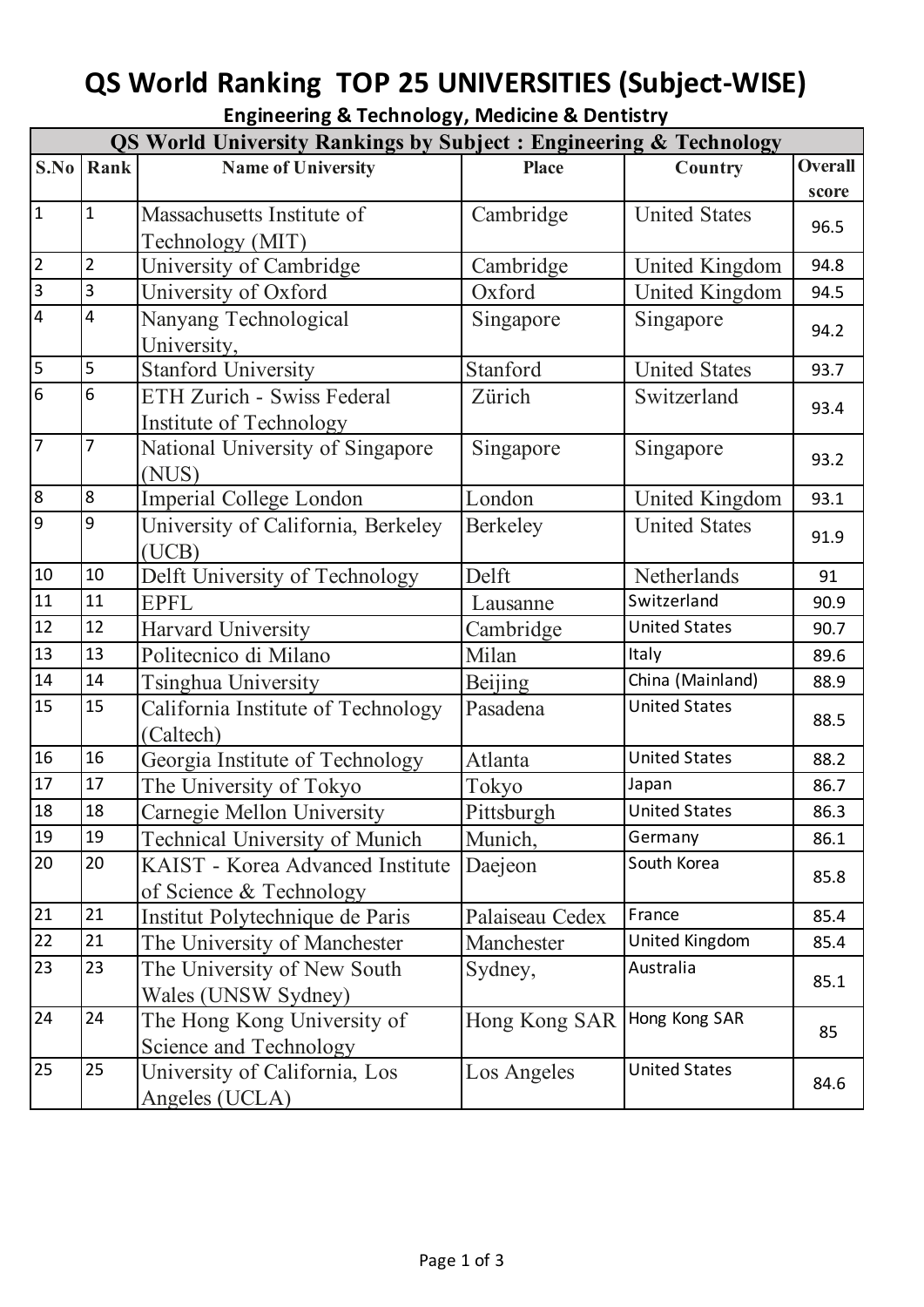| <b>QS World University Rankings by Subject: Medicine</b> |                         |                                  |               |                      |                |  |
|----------------------------------------------------------|-------------------------|----------------------------------|---------------|----------------------|----------------|--|
| S.No                                                     | Rank                    | <b>Name of University</b>        | <b>Place</b>  | Country              | <b>Overall</b> |  |
|                                                          |                         |                                  |               |                      | score          |  |
| $\mathbf{1}$                                             | $\mathbf 1$             | Harvard University               | Cambridge     | <b>United States</b> | 99.5           |  |
| $\overline{2}$                                           | $\overline{2}$          | University of Oxford             | Oxford        | United Kingdom       | 95.7           |  |
| $\overline{3}$                                           | $\overline{3}$          | <b>Stanford University</b>       | Stanford      | <b>United States</b> | 93.6           |  |
| 4                                                        | $\overline{\mathbf{4}}$ | University of Cambridge          | Cambridge     | United Kingdom       | 92.7           |  |
| 5                                                        | 5                       | Johns Hopkins University         | Baltimore     | <b>United States</b> | 92.4           |  |
| $\overline{6}$                                           | 6                       | University of California, Los    | Los Angeles   | <b>United States</b> | 90.8           |  |
|                                                          |                         | Angeles (UCLA)                   |               |                      |                |  |
| $\overline{7}$                                           | $\overline{7}$          | <b>UCL</b>                       | London        | United Kingdom       | 90.1           |  |
| 8                                                        | 8                       | Imperial College London          | London        | United Kingdom       | 89.6           |  |
| 9                                                        | 9                       | <b>Yale University</b>           | New Haven     | <b>United States</b> | 89.5           |  |
| 10                                                       | 10                      | University of Toronto            | Toronto       | Canada               | 89.4           |  |
| 11                                                       | 11                      | Massachusetts Institute of       | Cambridge     | <b>United States</b> | 89.2           |  |
|                                                          |                         | Technology (MIT)                 |               |                      |                |  |
| 12                                                       | 12                      | Karolinska Institutet            | Stockholm     | Sweden               | 88.8           |  |
| 13                                                       | 13                      | University of California         | San Francisco | <b>United States</b> | 88.4           |  |
| 14                                                       | 14                      | Columbia University              | New York City | <b>United States</b> | 88.3           |  |
| 15                                                       | 15                      | University of Pennsylvania       | Philadelphia  | <b>United States</b> | 88.2           |  |
| 16                                                       | 16                      | King's College London            | London        | United Kingdom       | 87.6           |  |
| 17                                                       | 17                      | Duke University                  | Durham        | <b>United States</b> | 86.5           |  |
| 18                                                       | 18                      | The University of Sydney         | Sydney        | Australia            | 85.6           |  |
| 19                                                       | 19                      | University of Washington         | Seattle       | <b>United States</b> | 85.3           |  |
| 20                                                       | 20                      | The University of Melbourne      | Parkville     | Australia            | 85             |  |
| 21                                                       | 21                      | National University of Singapore | Singapore     | Singapore            | 84.8           |  |
|                                                          |                         | (NUS)                            |               |                      |                |  |
| 22                                                       | 22                      | McGill University                | Montreal      | Canada               | 84.6           |  |
| 23                                                       | 22                      | University of California         | San Diego     | <b>United States</b> | 84.6           |  |
| 24                                                       | 24                      | University of Michigan-Ann Arbor | Ann Arbor     | <b>United States</b> | 84.1           |  |
| 25                                                       | 25                      | London School of Hygiene &       | London        | United Kingdom       | 84             |  |
|                                                          |                         | <b>Tropical Medicine</b>         |               |                      |                |  |
| 26                                                       | 25                      | The University of Edinburgh      | Edinburgh     | United Kingdom       | 84             |  |